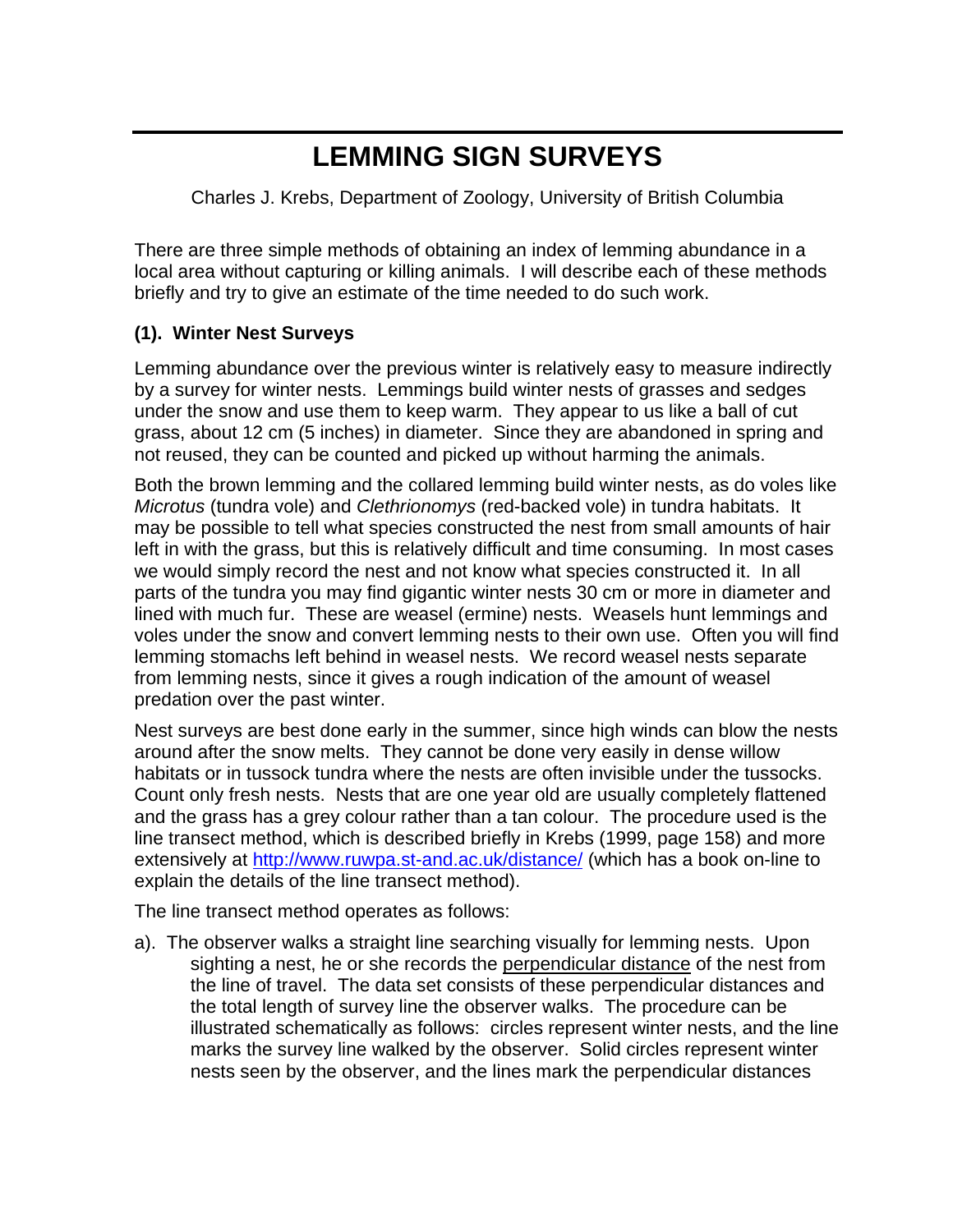measured to the center of the winter nest. Only one survey line is shown for clarity.



Two key aspects of line transect sampling are shown in the diagram. First, not all winter nests are seen along the travel path. Second, all winter nests exactly on the line of travel are seen. But in general, the farther the nest is from the line of travel, the less likely it is to be seen, so that detection falls off with distance. All nests that are seen are measured, no matter how far they are from the line of travel.

Line transect sampling should be done until at least 40 nests are seen and their perpendicular distances measured. 60-80 nests would be better, but clearly these sample sizes cannot be obtained in low-density years. In general I would recommend about one day of walking effort per site should be sufficient to generate an estimate of the number of winter nests per hectare. The larger the sample size the more precise the estimate will be.

The distance traveled can be determined from a GPS if this is available, or alternatively by estimation of the number of kilometers walked. On the tundra it is clearly impossible to walk a straight line, but this should not matter as long as one does not double back to cover the same ground.

These data can be analyzed with program DISTANCE, which is available from the web site given above. Alternatively we could arrange a central data analysis system to which the raw data could be submitted each year. Program DISTANCE will calculate the number of lemming nests per hectare, and the next problem is to convert these into absolute numbers. We do not have enough data to be very precise about this conversion yet. A preliminary regression that we have developed so far is shown in the next figure. The regression is: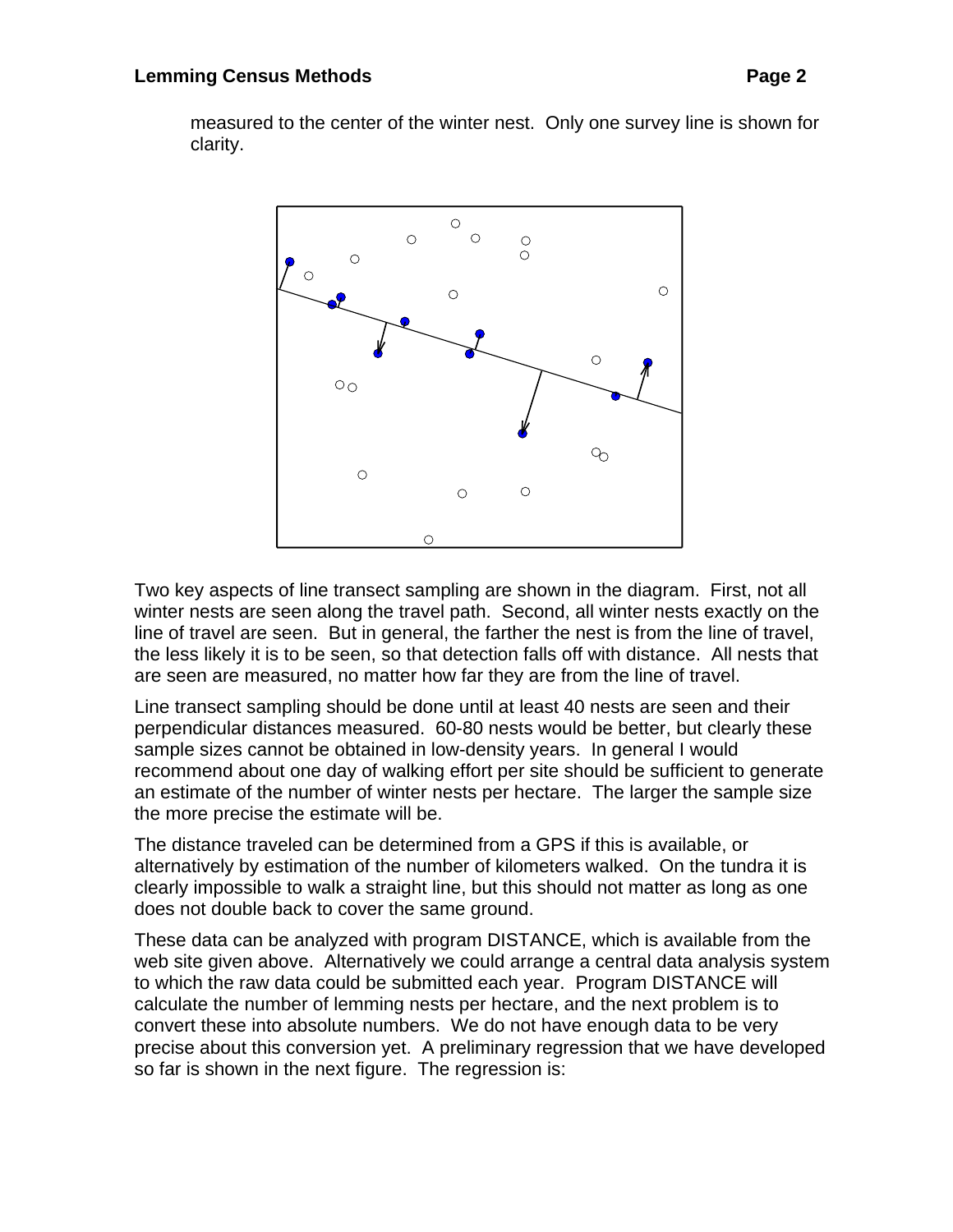Lemming spring density per ha =  $0.0711$  (WN) +  $0.3046$  (WN<sup>2</sup>)

where WN is winter nest density per ha.



# **Lemming Density Prediction**

It is clear that more data are needed to test this regression and to make it more precise.

Data required: perpendicular distances to each nest total distance of lines surveyed number of lemming nests taken over by weasels

# **(2). Runway Transects**

Brown lemmings and voles tend to live in wetter habitats and build runways that are clearly seen as mini-superhighways through the grasses and sedges. One indirect way to estimate their abundance is to count runways intersected by a line of given length. The principle is similar to that of the line transect just described but simpler because the information recorded is the number of active runways crossed by a straight line crossing the habitat.

The key decision is whether or not a runway is active or inactive. Lemming runways can last several months after lemmings have declined so one must check to see if a runway is being used or not. This is done by looking down the runway for fresh fecal pellets (green) or fresh clippings of sedges or grassed, and if one can find this sign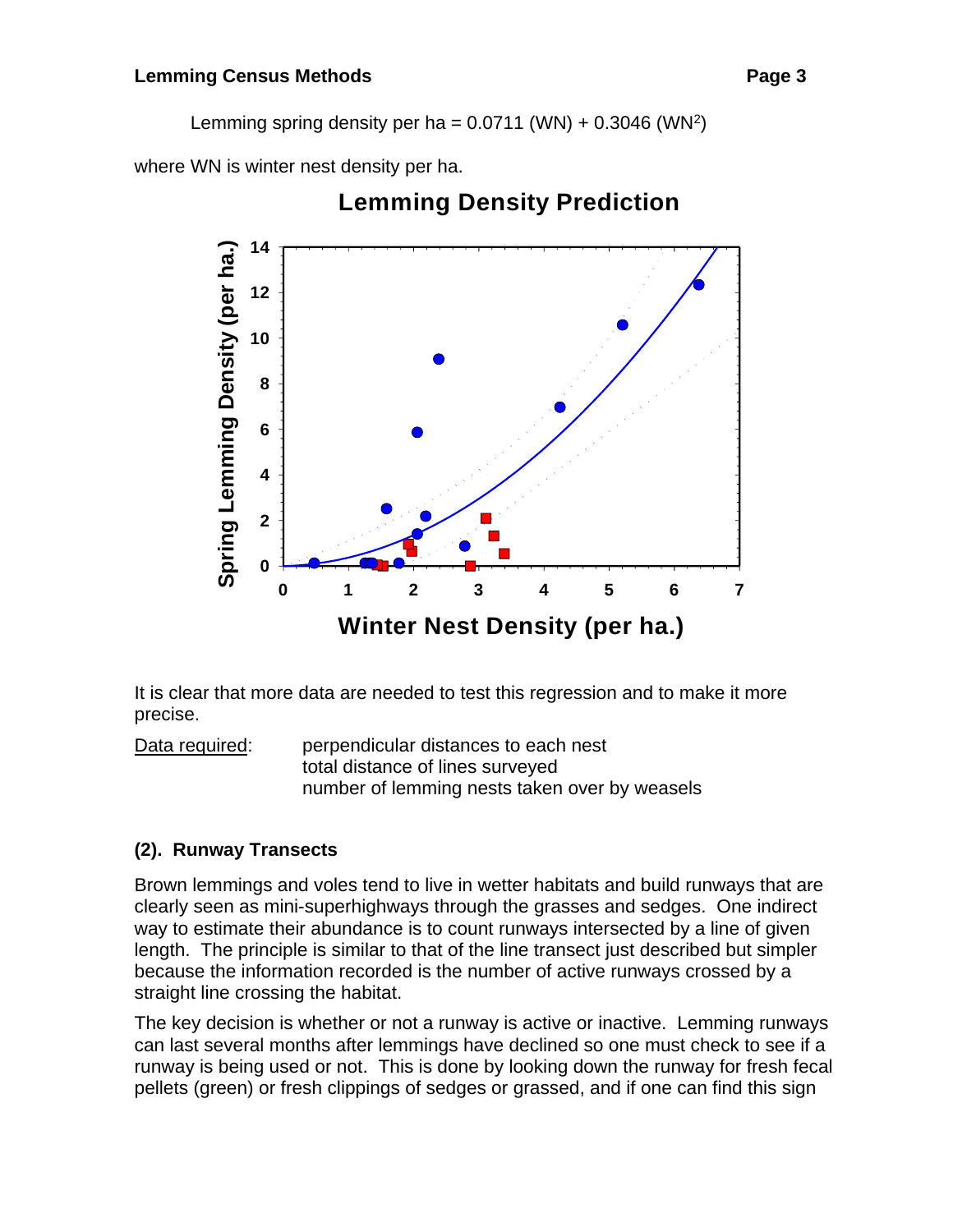#### **Lemming Census Methods Page 4**

within 1 meter on either side of the transect line, the runway can be called active. Do not count inactive runways.

Transects can be done in exactly the same place year after year if permanent stakes are put out in wet habitats. Searching for runways is somewhat tedious since you must crawl along the transect searching carefully for covered runways. The method proceeds as follows:

- 1. Lay out a tape or rope in a straight line across an area of wet habitat. If possible use permanent stakes to locate these lines.
- 2. Moving along the line, record for each 15 m segment the number of active runways cut by the line. Some runways will snake back and forth across the transect line and they may be counted several times.
- 3. Count enough 15 m segments to obtain a total of 25 or more runway intercepts, if possible. When lemming or vole numbers are low, you may find no active runways in many areas.

I would estimate that it would take about 1 person-day to survey a wet site for runways.

It is possible to distinguish *Microtus* runways from brown lemming runways by their width and by the size of their fecal pellets in areas where these two species both occur.

Data required: number of active runways bisected in each 15 m segment of line searched.

### **(3). Burrow Counts**

Collared lemmings live in dry habitats typically and do not build runways that are obvious. They dig burrows, and can be censused indirectly by counting active burrows in a specified area of dry habitat.

Active burrows can be recognized by fresh digging and soil thrown out of the burrow or by the presence of fresh (green) feces partly down the entrance of the burrow. Old burrows may also have spider webs inside them.

To use this method proceed as follows:

- 1. Stake out an area of at least 1 ha (100 m by 100 m) and preferably about 2 ha with permanent stakes. The same area should be counted each year.
- 2. Walk parallel lines within this area at approximately 5-7 m intervals looking for all burrows.
- 3. Examine each burrow and classify as active or inactive. Count all burrows whether active or inactive.

If these burrow counts are done in relatively dry habitats, they will almost entirely be for collared lemmings, since brown lemmings rarely venture out of wet, sedge areas.